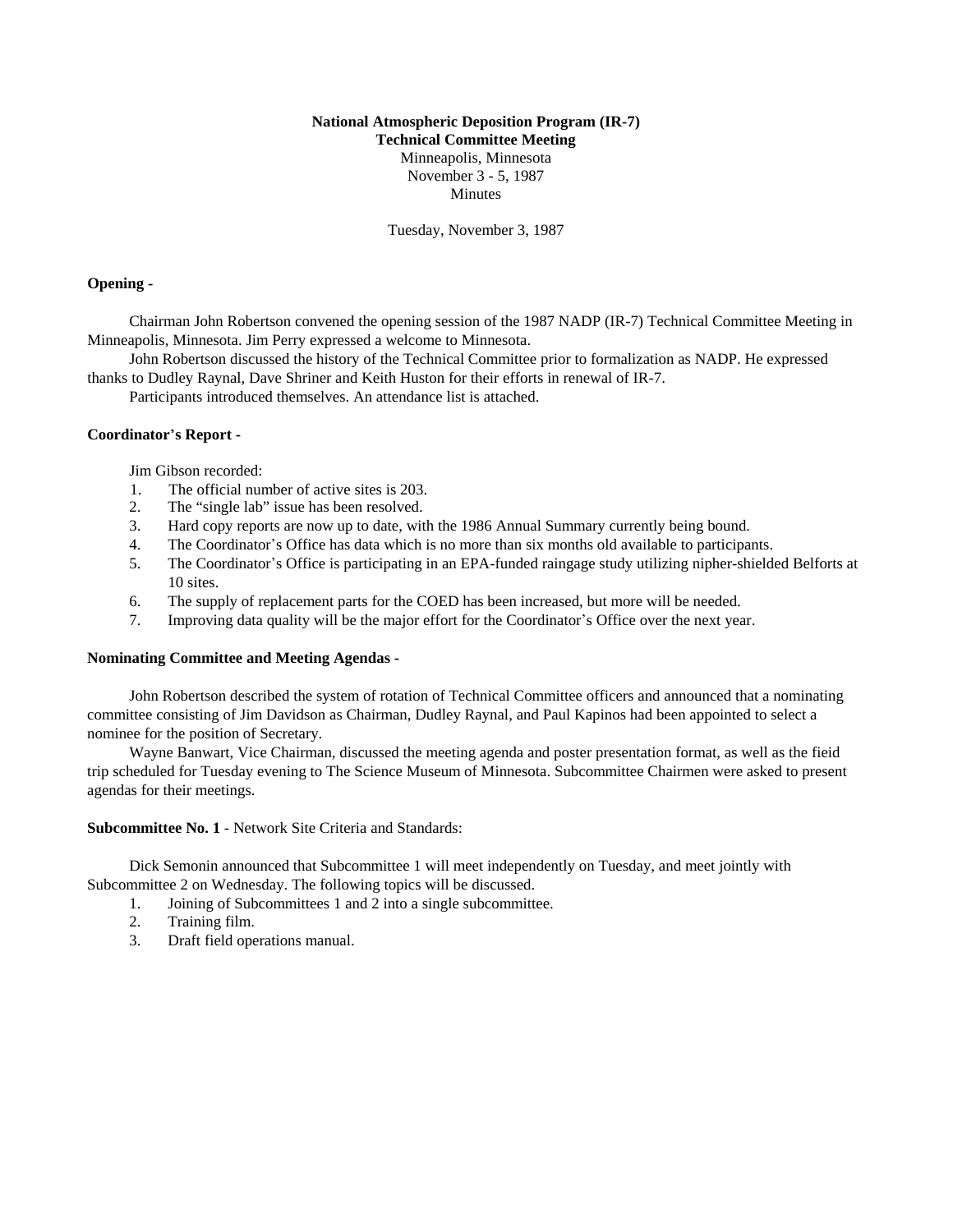- 4. Major issues are now quality control and quality assurance.
- 5. Raingage charts.
- 6. National Dry Deposition Network (NDDN) and how that may impact protocol of NADP/NTN.

# **Subcommittee No. 2** - Methods Development and Quality Assurance:

Doug Sisterson indicated that two meetings are scheduled. Tuesday, the Subcommittee will consider:

- 1. The six months of NPS data accumulated by EMSI, including a discussion of the EMSI audit, and an evaluation of the data, as it becomes available, to determine if NADP/NTN QA protocols have been met.
- 2. CAL recommendations.
- 3. USGS external audit program, including blind audits and the systemwide analytical biases in the data.

Wednesday's agenda will cover:

- 1. Elimination of field measurements report of *ad hoc* committee and formulation of a recommendation.
- 2. Merging of Subcommittees 1 and 2.

**Subcommittee No. 3** - Data Management and Analysis:

Jim Lynch commented that the committee will consider:

- 1. Content of NADP/NTN reports, including temporal trends plots, use of median versus mean values, dashed versus solid lines on isopleth maps, definition of seasons.
- 2. Isoplething programs (what is available).
- 3. Review of validation completeness criteria to determine if it should be revised.
- 4. Reporting of conductance values in the Annual Summary reports.
- 5. Election of Vice Chairman.

**Subcommittee No.4 - Effects Research -**

Gary Lovett commented that this committee serves as a forum for interaction amongst the effects researchers, and is subdivided into four working groups - Aquatics, Field and Horticultural Crops, Forestry, and materials. Primary topics will be:

- 1. Discussion of status of the committee within framework of NADP, and what the committee should be doing in the coming years.
- 2. Discussion of role of gaseous pollutant monitoring and research within the network.
- 3. Invitation to participants of NE-121 to join NADP/NTN.

# **Site Operator Awards -**

John Robertson read the names, site affiliation, and supervisor for those operators who were awarded the five-year certificate for consecutive excellence in field observations and successful completion of the CAL field operations course. They are:

| Operator          | <b>Site</b>         | Supervisor   |
|-------------------|---------------------|--------------|
| French Wynne      | AR02 - Warren 2WSW  | William Pope |
| Del Molitor       | AZ99 - Oliver Knoll | Del Molitor  |
| Charles C. Colver | CA42 - Tanbark Flat | Paul Miller  |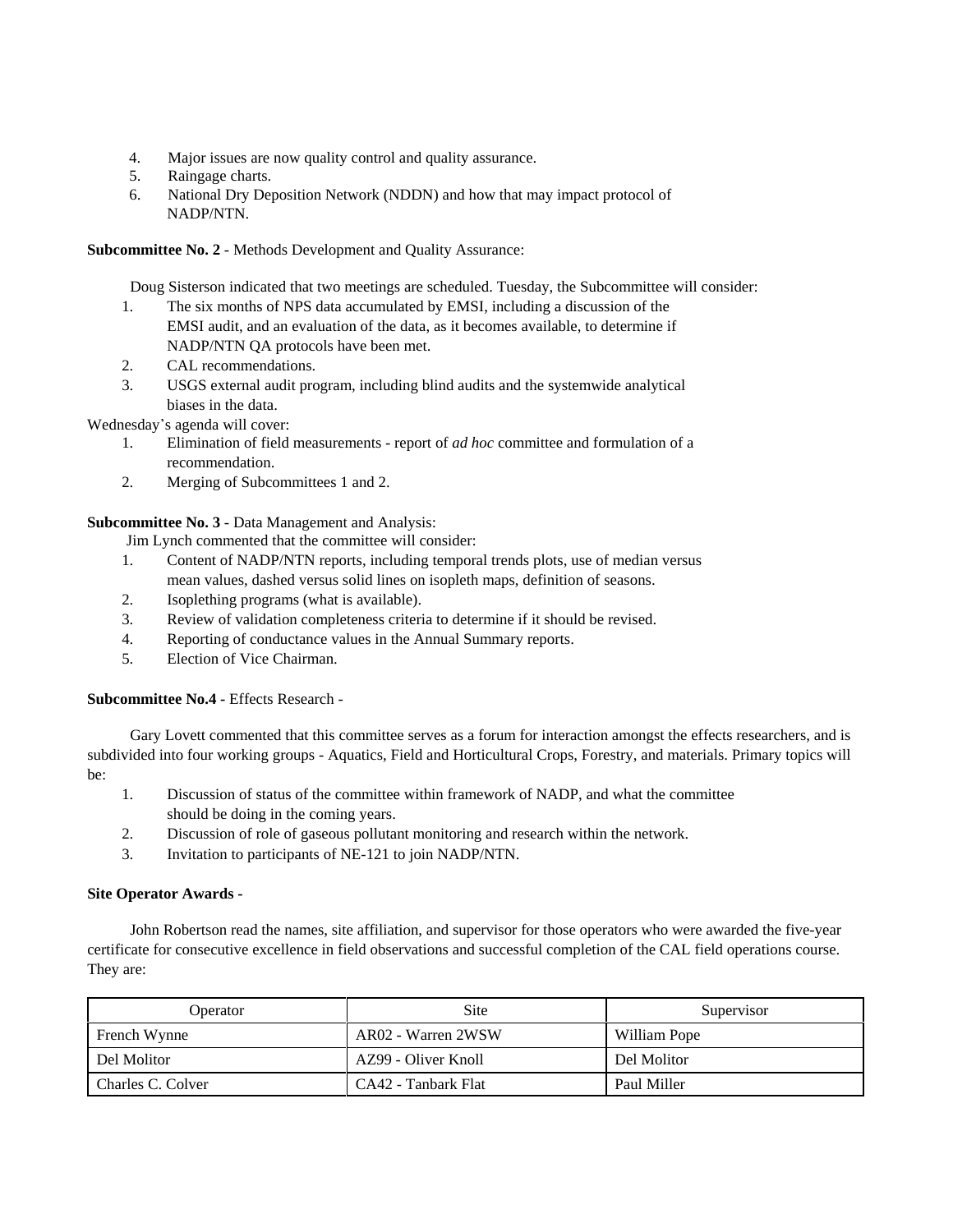| Ole Olsen                    | CO15 - Sand Spring                | Doug Fox             |
|------------------------------|-----------------------------------|----------------------|
| Marilyn Colyer               | CO99 - Mesa Verde Nat'l Park      | Bob Heyder           |
| Alan Yoshinaga               | HI00 - Mauna Loa                  | <b>Rick Artz</b>     |
| William E. Nelson            | IL47 - Salem                      | <b>Rick Artz</b>     |
| David Adams                  | MAO8 - Quabbin Reservoir          | Donald Mader         |
| <b>Irving Perkins</b>        | MAI3 - East                       | William Feder        |
| Norm Fletcher                | ME98 - Acadia                     | Leighton Carver      |
| Hal Witt                     | M003 - Ashland Wildife            | Gray Henderson       |
| Jim Joiner                   | M005 - University Forest          | Gray Henderson       |
| <b>Judy Elson</b>            | NC41 Finley Farm                  | Allen Heagler        |
| David Bodine                 | NMO9 - Cuba                       | Verlyn Saladen       |
| Danny Rambo                  | 0R02 - Alsea Guard Ranger Station | Robert Lackey        |
| Don Faulkner                 | TX53 - Victoria WSO               | <b>Rick Artz</b>     |
| Art Chappelka                | VA13 - Horton's Station           | <b>Boris Chevone</b> |
| <b>Richard Aschenbrenner</b> | WI28 - Lake Dubay                 | Dan Herman           |
| Ron Becker                   | W136 - Trout Lake                 | <b>Bruce Rodger</b>  |
| <b>Steve Laster</b>          | WYO6 - Pinedale                   | Al Riebau            |

### **Invited Paper** -

"Results of atmospheric deposition measurement in Europe, with special reference to Sweden" - presented by Dr. Lennart Granat, Department of Meteorology, University of Stockholm, Sweden.

Discussion Session -

"True ambient pH levels" - led by Dr. Patricia Irving from the NAPAP office.

Poster Introductions and Presentations -

(Abstracts are available by writing Linda Bandhauer in the NADP/NTN Coordinator's Office)

"Site liaison activities at the Central Analytical Laboratory (CAL) for NADP/NTN" - Scotty R. Dossett.

"U.S./Canada wet-deposition sampling intercomparison program" - Marc Morneau.

'Patterns and trends of sodium in precipitation" - Gary Stensland.

"USFS Pawnee dry deposition eddy correlation measurements" - Karl Zeller.

"Quality-assurance activities of the U. S. Geological Survey in support of the National Atmospheric Deposition Program and National Trends Network" - Tim Willoughby.

"Evaluation of a modified Aerochem Metrics precipitation sampler for trace metal studies" - Mark E. Peden.

"The monitoring of atmospheric toxic species in Ontario" - Neville Reid.

"Evaluation of samp1er performance data - violation of siting criteria" -Richard C. Graham.

"Evaluation of precipitation chemistry siting criteria using paired stations from northern

Maine and southeastern Texas" - Richard S. Artz.

"Variations in rain acidity with rainfall intensity during selected summer storms in the Adirondack Mountains, New York" - Michael Reddy.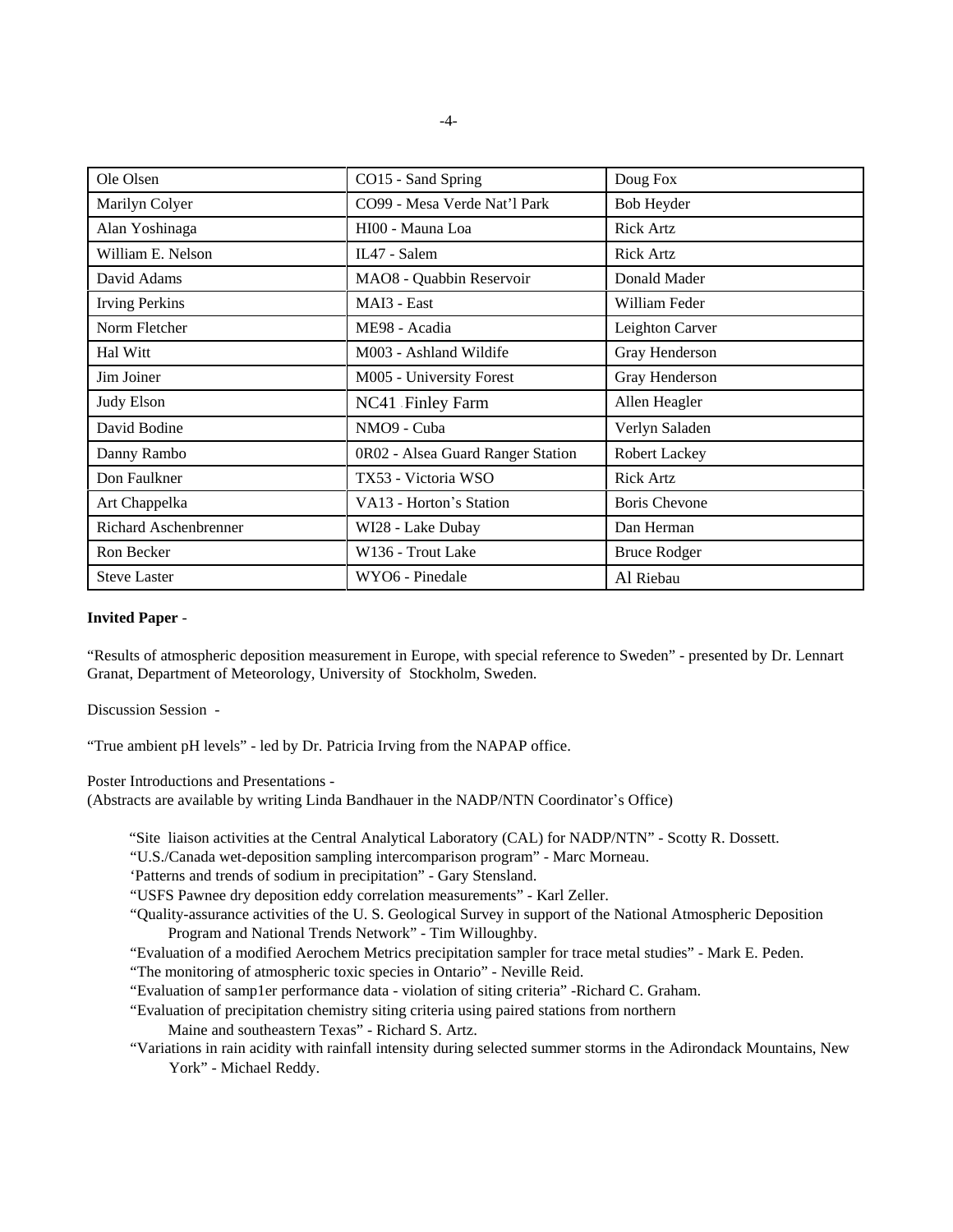### **Field Trip -**

A visit to The Science Museum of Minnesota for a special viewing of the Omnitheater film, "Seasons".

Wednesday, November 4, 1987

(

#### **Invited Paper -**

"Calcium carbonate treatments of acidic Adirondack lakes" - Dr. Charles Driscoll, Civil Engineering Department, Syracuse University, Syracuse, NY.

Contributed Papers -

"Wet and dry deposition of total sulfur and total nitrate in northeastern Illinois" - D. L. Sisterson.

"The pH stability of precipitation samples" - L. E. Topol.

"Chemical concentrations of cloud water from eight sites in North America" - Kathleen Weathers.

- "Predicting yield response of soybean cultivars to acid precipitation from measured yield responses of their ancestral lines exposed to simulated acid rain" - Fred L. Allen.
- "Overview of the USEPA National Dry Deposition Network (NDDN)" Eric S. Edgerton.

"Comparative historical growth patterns of Adirondack conifers" - Dudley J. Raynal.

Poster Introductions and Presentations -

(Abstracts are available by writing Linda Bandhauer in the NADP/NTN Coordinator's Office)

"The NADP/NTN Site Visitation Program - 1987" - W. Cary Eaton.

"Screening criteria for NADP dry bucket sample data" - Donald F. Gatz.

"Do weekly collections maintain basic ionic relationships?" - E. S. Verry.

'Wet and dry deposition estimates for SW Indiana" - William W. McFee.

"Effect of simulated acid rain on the nutrient concentration of Loblolly pine seedlings" -Lois West.

"Response of clear and colored lakes to acid deposition" - Dale S. Nichols.

- "An intensive short-term study of atmospheric lead deposition to a high-elevation spruce forest" Steven E. Lindberg.
- "Application of atmospheric deposition data on western rangelands" Karl Gebhardt (author not present, but poster displayed).

Thursday, November 5, 1987

## **Invited Paper -**

"RADM simulations of dry and wet acid deposition in the Eastern United States" -Dr. Julius Chang, Atmospheric Science Research Center, SUNY, Albany, NY.

## Contributed Papers -

"Gradient in precipitation pH across the midwestern United States" - Van C. Bowersox.

"Regional patterns and local variability of dry and occult deposition strongly influence sulfate concentrations in surface waters in Maine" - David Brakke.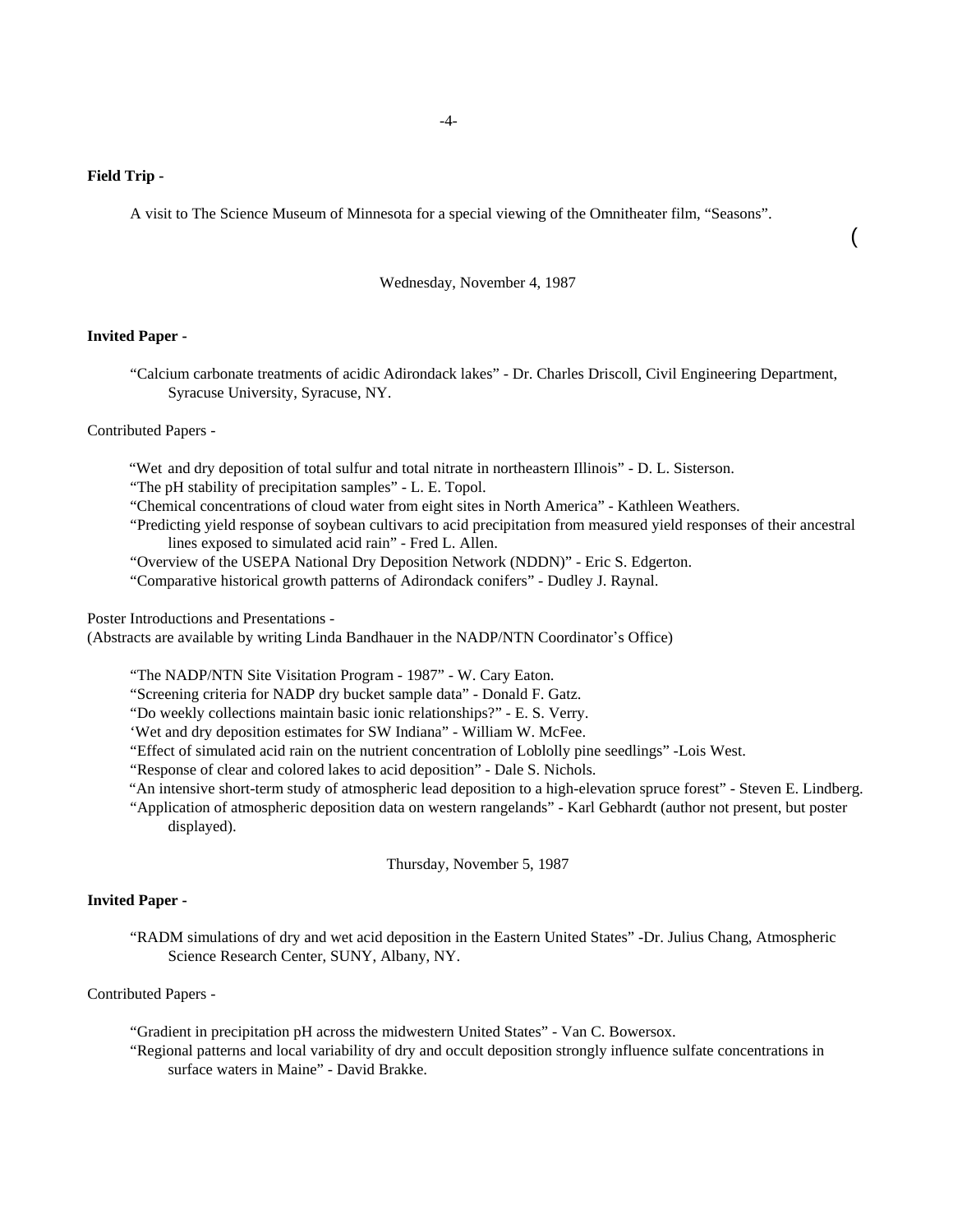"Statistical analysis of NADP/NTN network sample collection performance related to preparation of ADS annual summaries" - Don Daly.

#### **Special Presentation -**

Sandy Verry of the USDA North Central Forest Experiment Station described the commemorative poster which was commissioned in honor of the tenth-year anniversary of NADP, and commented there are two people who have been particularly involved with the establishment and nurturing of NADP. He introduced Ron Lindmark, Director of the North Central Experiment Station, who presented poster No. 1 to Ellis Cowling.

Jim Perry of the University of Minnesota introduced Richard Sauer, Director of the Minnesota Agricultural Experiment Station and Vice President of the University of Minnesota. Dr. Sauer presented poster No. 2 to Keith Huston.

Jim Perry recognized the contributions to NADP made by the North Central Forest Experiment Station and the Minnesota Agricultural Experiment Station and presented numbered copies of the poster to Ron Lindmark and Richard Sauer.

Meeting participants and former Technical Committee Officers also received numbered editions of the poster. Additional posters will be distributed by the Coordinator's Office.

#### **Panel Discussion -**

A panel consisting of Ellis Cowling, Jack Barnes, Jim Gibson, Keith Huston, Paul Kapinos and Dick Semonin discussed their ideas and suggestions concerning the "Future of NADP."

#### **General Session - Committee Reports -**

#### **Quality Assurance Steering Committee (Remedial Action Plan):**

Warren Knapp provided a brief history of the development of the Remedial Action Plan and outlined its major points.

**Motion -** That the Remedial Action Plan be adopted as written. Seconded and carried.

It was announced that Don Bogen had been appointed Chairman of the Quality Assurance Steering Committee, following Warren Knapp's resignation.

## **Subcommittee No. 1:**

Election of Officers -

Chairman -Scott Dossett

Election of other officers was deferred pending decision on combining of Subcommittees 1 and 2.

Dick Semonin reported that the committee discussed:

1. Field Operator Turnover report - a comprehensive report, prepared by Carol Simmons of the Coordinator's Office, indicates that, despite training efforts, more new, full-time or substitute operators are added each year than can be trained in two sessions. The following *recommendation* was made:

> *On the issue of site operator tenure and stability, the Subcommittee suggests agencies increase their efforts to reduce the turnover frequency at their sites. This could be done in several ways, including securing a policy statement re-stating their agency*\**s commitment to the program, and personal telephone*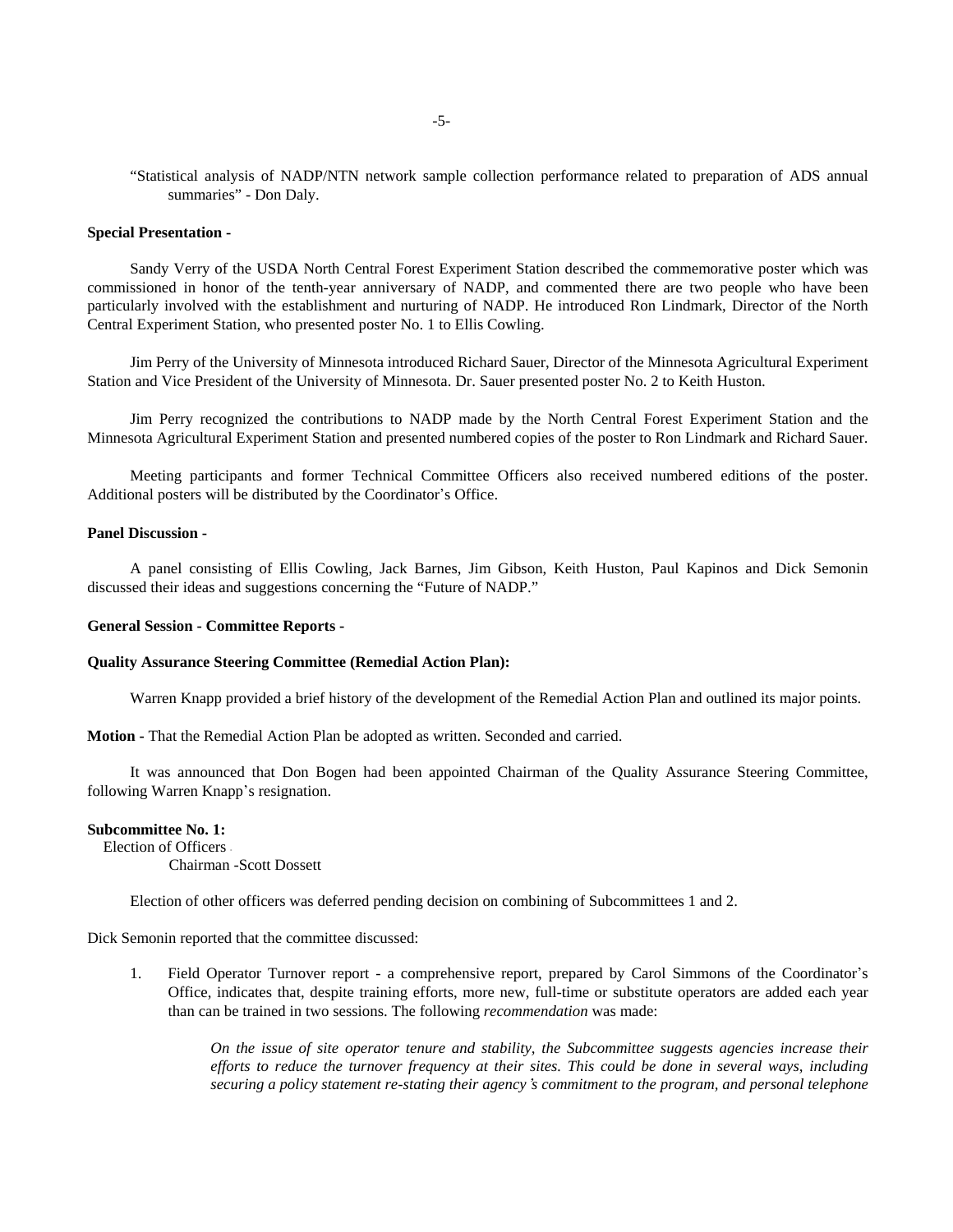*contact (providing program descriptive information), with their regional/district directors, managers and site supervisors.*

- 2. Field operator training film.
- 3. Field operations manual review New version of manual nearly complete. *Recommended including a tearout sheet, with a check list, which could be posted for ready reference by site operators*.
- 4. Merger with Subcommittee No. 2 Following a joint meeting, Subcommittee 1 *recommended dissolving the old subcommittees and creating a new one, tentatively titled "Network Operations."* (See minutes under Subcommittee No. 2 for further details)

## **Subcommittee No. 2:**

Doug Sisterson reported that the subcommittee discussed:

- 1. Field and laboratory pH values bias will be discussed further at interim subcommittee meeting.
- 2. EMSI audit Since data is not yet available, performance evaluation has not been completed. A recommendation will be formulated at the interim meeting for presentation at the next Technical Committee meeting.

### **Subcommittees No. 1 and No. 2:**

Issues discussed at a joint meeting included:

- 1. Merging of two subcommittees. *Recommended to Technical Committee that Subcommittees 1 and 2 be merged into a single subcommittee with a tentative title"Network Operations."*
- 2. Officers for new subcommittee (in anticipation of approval) Chairman - Gerald Aubertin

Vice Chairman - Scott Dossett

Secretary - Cary Eaton

Secretary rotates up to position of Chairman.

- 3. Training film to supplement CAL training program. *Recommended that one or more training films be developed and that the budget leadership of NADP/NTN be directed to establish high priority for funding of this film.*
- 4. Difference between field and laboratory pH. *Recommended* to Technical Committee, after extensive review of the field data, *continuation of existing field pH (and conductivity) measurements protocol*. (This is in regard to the tabled motion to make field pH and conductivity measurements optional after 36 months.)
- 5. Interim meeting will be held in St. Louis, MO, April 4 and 5. (NOTE: Subsequently changed to April 11 and 12.)

# *TECHNICAL COMMITTEE ACTION:*

- 1. Recommendation that Subcommittees 1 and 2 be merged into a single subcommittee Approved.
- 2. Recommendation that one or more training films be developed and that the budget leadership of NADP/NTN be directed to establish high priority for funding of this film - Approved.
- 3. Recommendation for continuation of existing held pH (and conductivity) measurements protocol Deferred to Old Business portion of meeting.

## **Subcommittee No. .3:**

Van Bowersox, Vice Chairman, reported on discussions of:

1. Citation for NADP/NTN data other than published reports - *Recommended "NADP/NTN Data (tape, disk, etc.). NADP/NTN Data July 1978 to (appropriate date). NADP/NTN*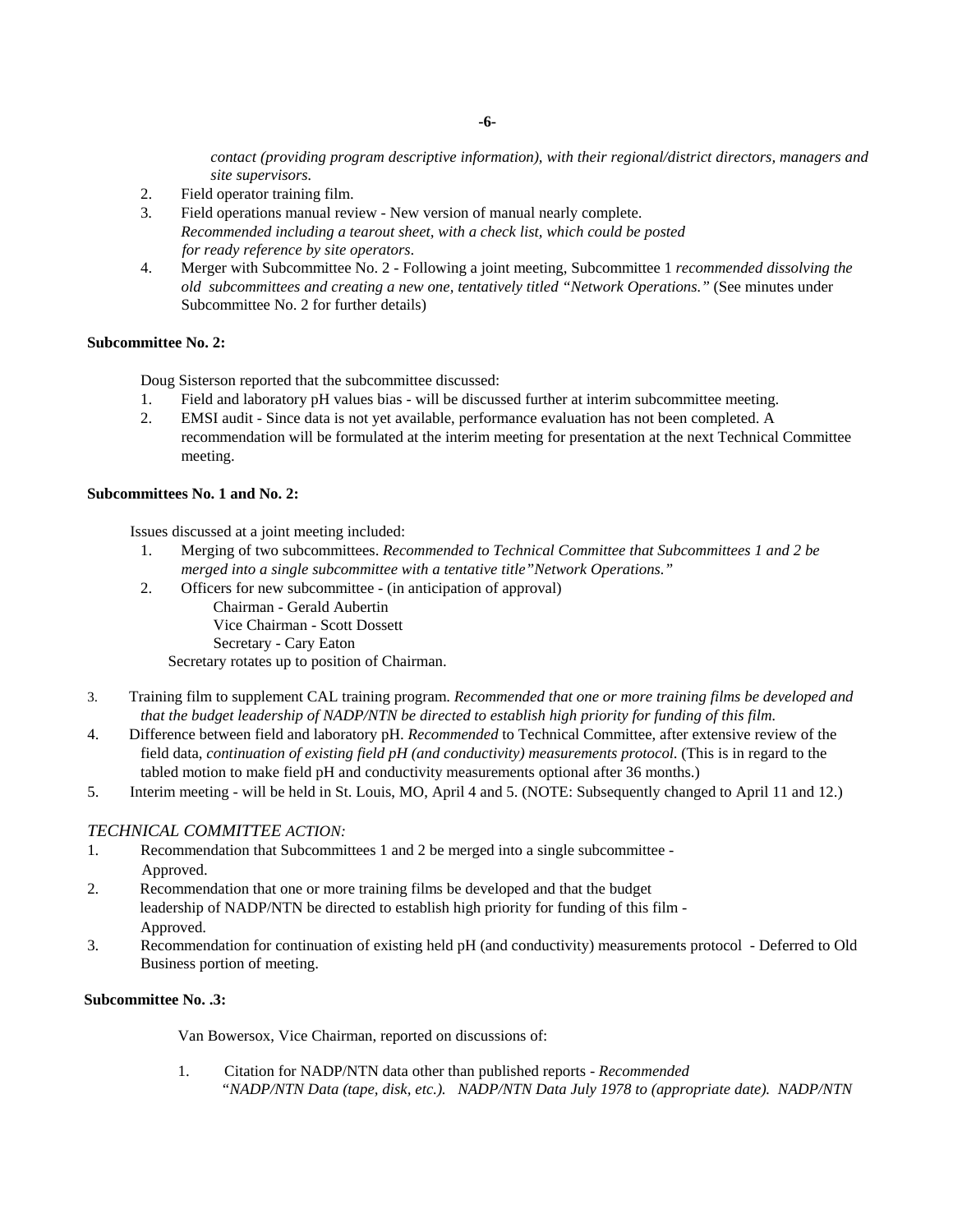*Coordinator's Office, Natural Resource Ecology Laboratory, Colorado State University, Fort Collins, CO 80523."*

- 2. Data from 18 NPS sites.
	- A. Subcommittee No. 2 should resolve limit of detection differences.
	- B. Subcommittee No. 2 should certify that EMSI is consistent in sample handling and analysis and consistent with NADP/NTN protocol.
	- C. QA Manager should assure that the data is being screened in a manner consistent with NADP/NTN protocols.

If requirements are not met, publication should not be delayed more than 90 days beyond the normal publication sequence.

- 3. *Recommended that field conductance measurements be published in the semiannual and annual reports, using the same criteria and format as used for field pH measurements.*
- 4. Verification and screening of daily precipitation data. This issue was tabled and the QA Manager was asked to draft a plan for what the criteria and the costs would be.
- 5. Alternatives to using temporal trends plots in the Annual Data Summary reports. *Recommended that temporal trends plots not be eliminated from the reports.* A working group consisting of Warren Knapp, Tony Olsen, Jim Lynch, Van Bowersox and Carol Simmons was asked to establish a single criteria.
- 6. Problems in data screening due to uncertainties in reporting small precipitation samples. *Recommended that CAL individually verify precipitation for sample periods with .05 or less.*
- 7. Recommended that the working group meet immediately after the business session to review the most recent draft of the observer's manual.
- 8. Current data completeness criteria is not being met by ~20-25% of the sites. A separate meeting was held to address the causes and possible remedies.
- 9. Election of Officers -

Chairman - Van Bowersox Vice Chairman - Tony Olsen

# *TECHNICAL COMMITTEE ACTION:*

Recommendations of the subcommittee were approved, subject to the following changes.

- 1. For the tape, disc, etc. reference, "(IR-7)" is to be inserted in each of the NADP/NTN sequences.
- 2. An *ad hoc* committee, consisting of Wayne Banwart, Paul Kapinos, Jim Gibson and Keith Huston, was asked to determine the proper designation for the Coordinator's Office.

### **Subcommittee No. 4:**

Gary Lovett reported that the Committee considered:

- 1. Structure of the subcommittee The current working group structure will be maintained.
- 2. Since there were no meetings of the working groups this year, it was agreed the present officers should be retained. They are:

Aquatics: Chairman - Alan VanArsdale